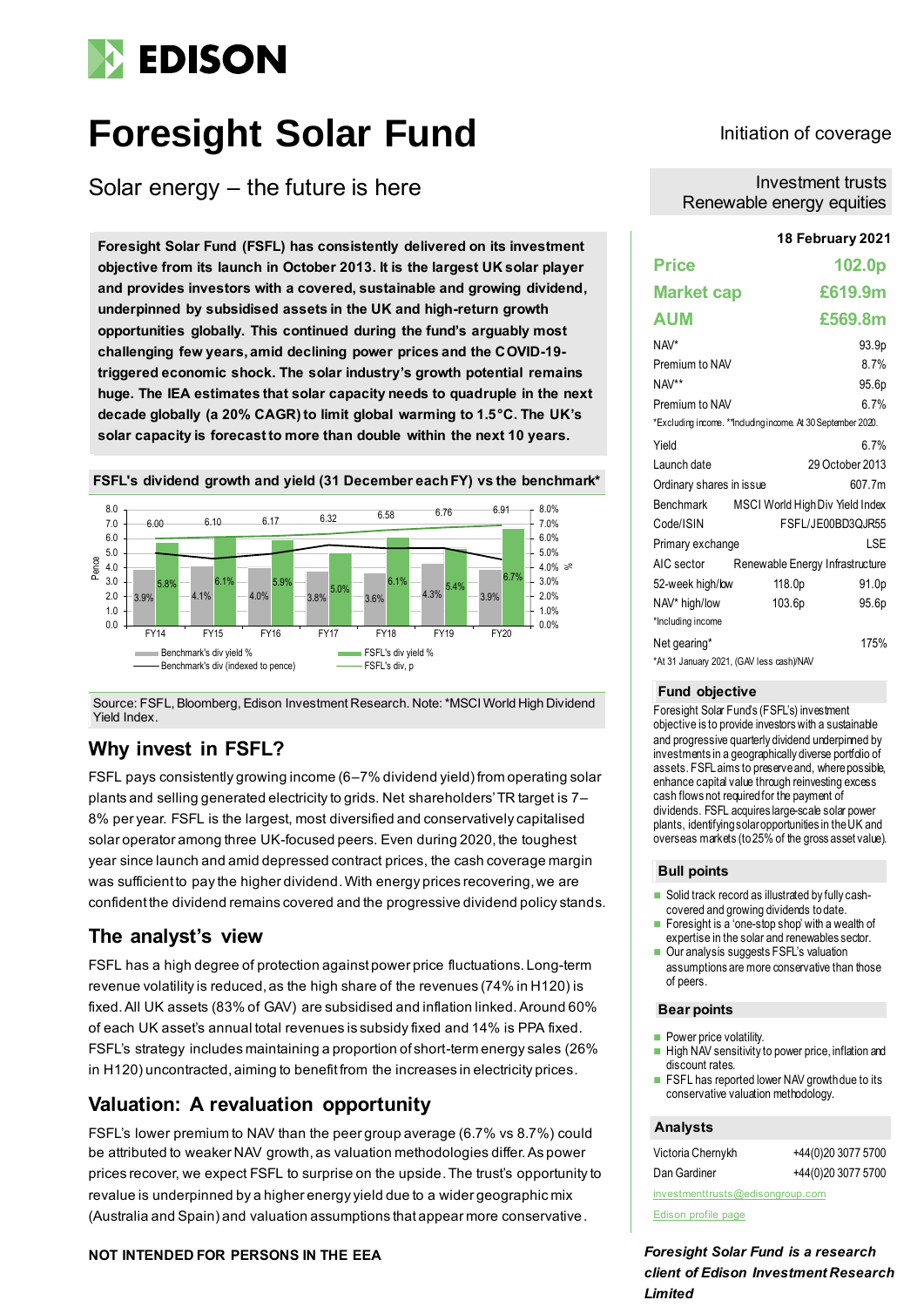

### **Fund profile: UK and global (to 25% GAV) solar fund**

FSFL is a London Stock Exchange-listed investment trust focused on solar investments, launched on 29 October 2013. The investment objective is to pay sustainable and progressive quarterly dividends. FSFL aims to preserve and,where possible, grow capital through reinvesting excess cash flows not required for paying dividends.

FSFL's investment strategy is to acquire large-scale solar power plants, principally in the UK. Up to 25% of the GAV of FSFL and subsidiaries, calculated at the time of investment, can be invested outside the UK. Up to 25% of GAV can be invested in construction assets. FSFL does not take development risk. The company buys assets once operational or during construction, funding the construction by paying in stages, subject to construction progress.

The company targets total return (TR) to investors equivalent to an unlevered IRR of 7–8% after having accounted for fees and expenses. It seeks to achieve these returns through active management of its solar power plants in accordance with its investment policy and will look to grow its investment portfolio through additional asset acquisitions throughout its life.

FSFL does not use an investment performance benchmark and has a total-return focus.

### **FSFL's evolution**

FSFL launched with seven contracted assets (136MW in total). The portfolio currently consists of 58 assets, including 50 in the UK, four in Australia and four in Spain. In 2017 it acquired the four assets in Australia, which account for 146MW of total installed capacity. Connection issues delayed them becoming operational but have now been largely resolved. Of the four Spanish assets, one is expected to become operational in Q321 and three in June 2022. The total installed capacity is 994MW, once fully operational.

Having raised £150m of equity from both institutional and private investors at launch, FSFL has evolved into a mature and diversified solar asset manager with £1,016.8m GAV and £580.6m net asset value (NAV) at 30 September 2020 (30 June 2020: £1,022.5m and £582.1m, respectively).

The portfolio evolution is presented in Exhibit 1, by commissioning date. The heaviest years were 2014 and 2015, when FSFL commissioned 16 and 25 solar assets, respectively. The UK-subsidised assets receive subsidies for 20 years if they were commissioned before 2016.





Source: FSFL, Edison Investment Research at 20 January 2021

FSFL's growth and geographic expansion has been financed with both equity and debt capital, which is a combination of long-term debt and revolving credit facilities (RCF). The company has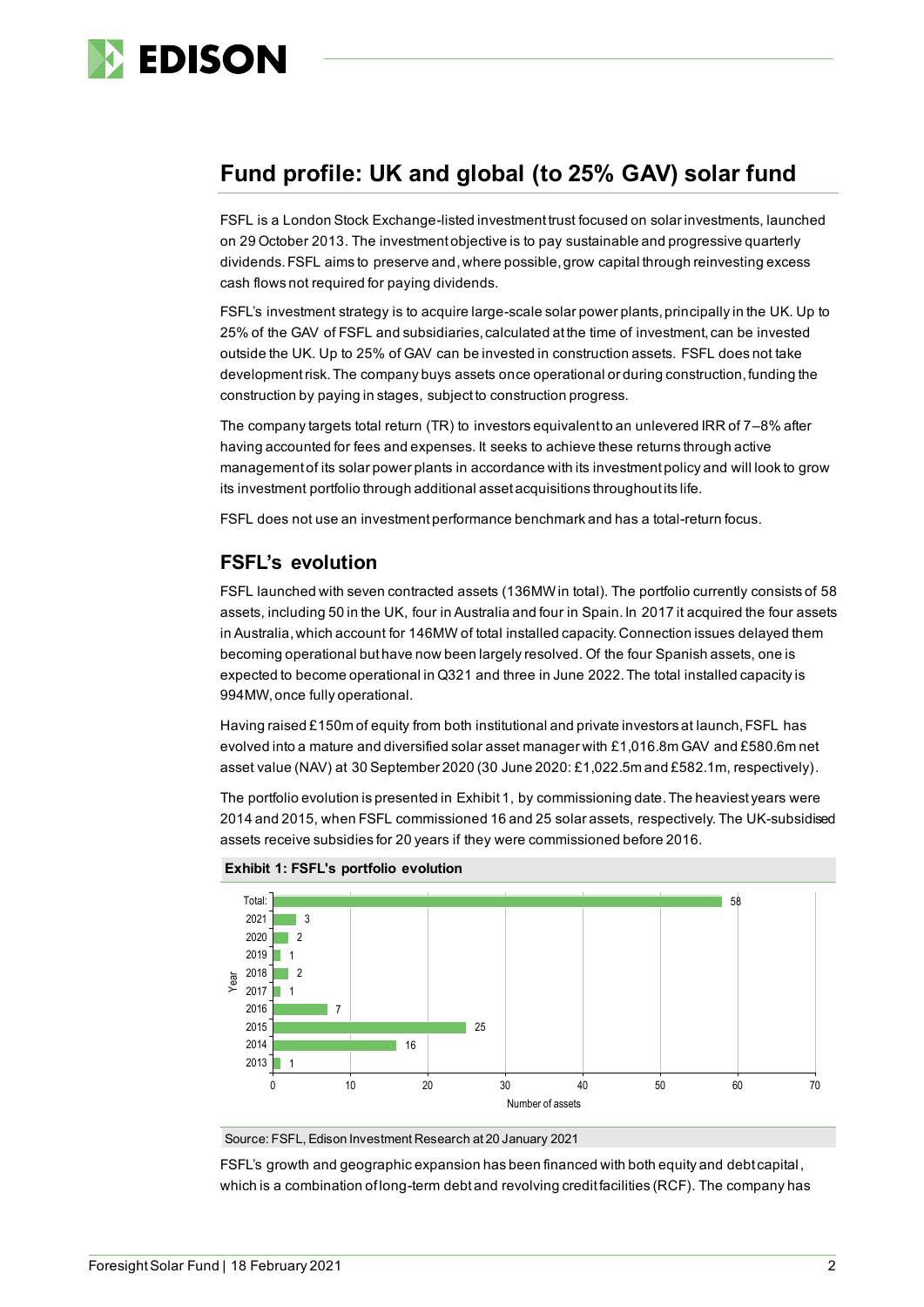

raised £666.2m equity since launch (bought back £27.3m). FSFL had £400.4m of long-term debt at 30 June 2020. The use of RCF allows FSFL to use low-cost capital funding and avoid cash drag.

### **The fund manager: Foresight Group**

### **The manager's view: Excited about solar industry prospects**

The portfolio manager Ricardo Pineiro believes solar energy will grow considerably as a proportion of global energy generation from current levels, having become the cheapest source of renewable energy (see Exhibit 2). He points out that generating c 13GW of energy from solar, the UK is expected to more than double this to 30–35GWin 10 years' time. This resonates with National Grid's estimates for UK solar capacity to double by 2030 (at 9% CAGR, see Exhibit 3), if the UK remains on track to reach its net zero carbon emissions commitment by 2050.

Considering the opportunities for further investment in the UK are limited, FSFL is diversifying geographically, using power purchase agreements (PPAs) (Australia, Spain). The renewable obligation (RO) mechanism, whereby the UK government subsidised solar assets at fixed rates, was closed for all assets built after 1 April 2016. This led to the rate of solar installation in the UK to slow sharply in recent years. In addition, assets in the secondary market (particularly those backed by government subsidies) demand higher valuations. Some Australian assets within FSFL's portfolio also benefit from subsidies, although the proportion of annual subsidised revenues is significantly lower than in the UK. All Spanish assets are subsidy free.

As renewable energy sources replace carbons, power prices are likely to continue to fluctuate, depending on whether this process is slower or faster than the market expects. Declining costs in the solar energy industry attract more players building more capacity, which puts further deflationary pressure on power prices. This is called 'cannibalisation'and is another factor that contributes to power price volatility.

**Exhibit 2: Falling solar costs make it the cheapest form of electricity. Further cost reductions are expected**



**Exhibit 3: UK solar capacity expected to double by 2030 and grow fivefold by 2050 in a net zero scenario**



Source: Adapted from IRENA. Note: LCOE, levelised cost of electricity, is designed to incorporate the different mix of capex, operating and system cost by generation type. BNEF expects solar LCOE to fall to c \$20 by 2030.

Source: Based on National Grid FES 2020 net zero scenarios (Consumer/System Transformation and Leading the Way). Note: The chart implies 1.3 GW of capacity added every year until 2030 and 2.0 GW added every year between 2030 and 2050

### **Manager and team**

FSFL's investment manager is Foresight Group (Foresight). FSFL's investment management team is led by the experienced team of UK-based managers. Ricardo Pineiro, FSFL's portfolio manager, is a partner at Foresight and the head of the UK solar team. Since joining Foresight in 2011, he has led or overseen the acquisition of over 70 solar power plants representing more than 1GW in the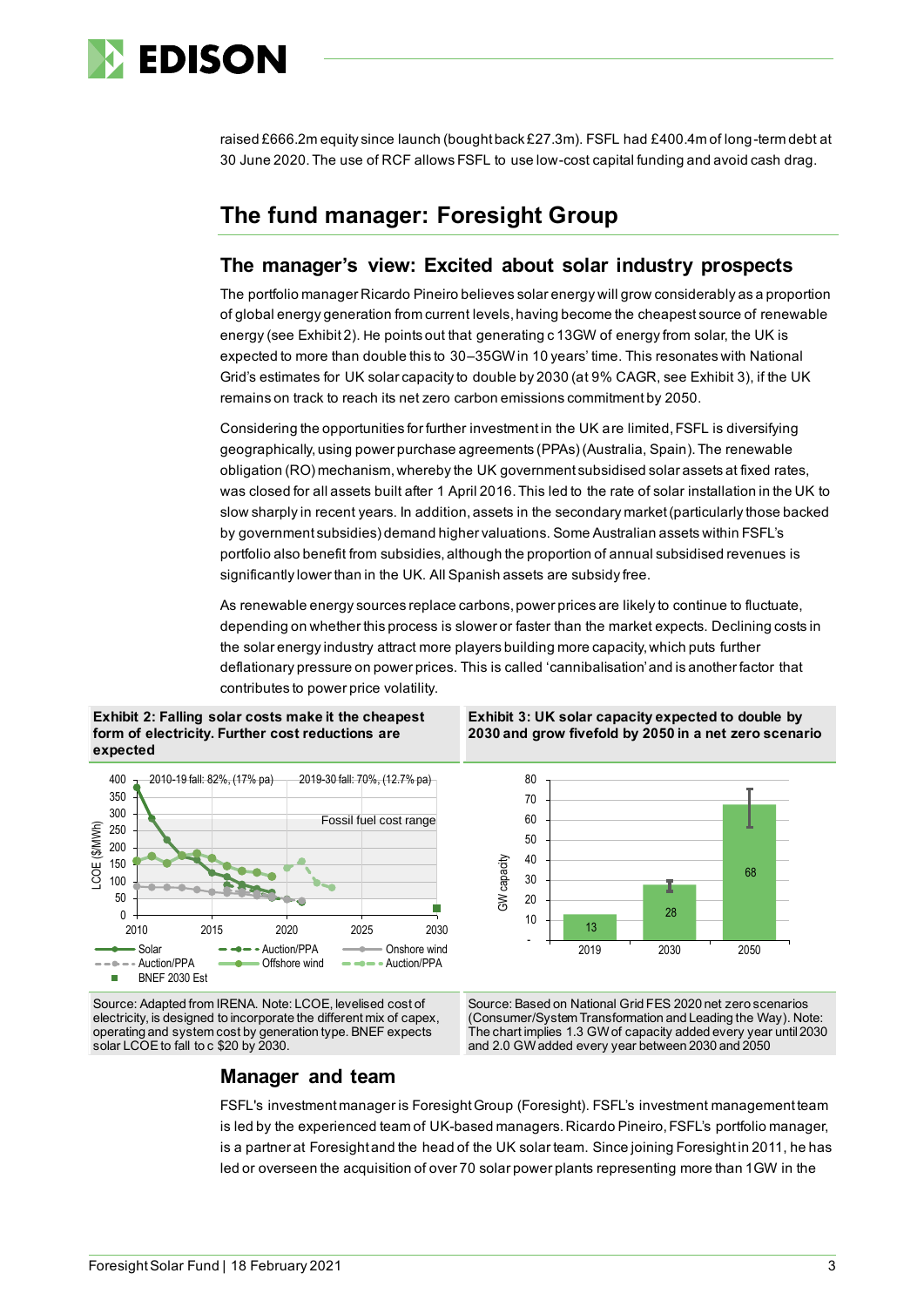

UK and internationally. Pineiro has been part of FSFL's management team since FSFL listed. Gary Fraser is a partner, CFO and COO.

The managers are supported by the portfolio management team at Foresight. FSFL's corporate structure includes the listed vehicle, project vehicles, the asset manager (Foresight Group), the engineering company and intermediate holdings companies, among others.

FSFL uses resources of Foresight, which has 97 team members, including 10 partners and 41 investment professionals, all with renewables' backgrounds and an average of 12 years' industry experience. There are team members overseeing portfolio and asset management and a sevenstrong investor relations team. This allows Foresight to use in-house teams for most activities to service and manage FSFL's business, including engineers implementing a number of technologies, and it outsources only a few services to contractors.

### **Foresight**

Founded in 1984, Foresight is a leading independent infrastructure and private equity group. It manages c £6.8bn (at 30 September 2020) on behalf of institutions and retail clients, which is c 3– 6x of the assets under management (AUM) of the two closest UK solar peers. FSFL (c £1.1bn GAV) is the largest UK-based solar fund and its management is an integral part of Foresight's infrastructure team.

Foresight's infrastructure team invests for the long term and focuses on new and replacement power infrastructure. The team originates, executes and provides ongoing asset management services to institutional and retail investors. To date, the team has made 277 clean energy investments, having invested c £1bn of private capital in bioenergy assets. It reviews over 500 clean energy deals each year. Foresight is headquartered in London with regional offices across the UK and international offices in Sydney, Rome, Madrid and Luxembourg. It employs close to 250 individuals globally, including more than 70 investment professionals.

### **Strategy and asset allocation**

### **Business model**

As Exhibit 4 illustrates, FSFL generates revenues through the sale of electricity to the markets, typically, via two means: the subsidies provided under different subsidy regimes, such as RO certificates (ROCs) and feed-in-tariffs (FiTs); and PPAs, which can be fixed or merchant.

1. Government-backed payments either FiTs or ROCs, which guarantee fixed prices over the project lifetime (typically 20-25 years).

2a. Fixed PPAs typically pay a fixed price to take a certain level of generation over a shorter period.

2b. Merchant income, the remaining non-contracted solar generation is sold in the electricity market at the prevailing price (which can be hedged to improve visibility further).

The revenue streams are underpinned by two main factors:

- the energy output (measured as energy generated in KWh), which is mainly driven by the solar irradiation, technical performance and availability of the plant; and
- the actual price at which the energy generated is sold to the markets and the subsidies received for the same generation.

Solar energy generation is predictable, as solar irradiation displays little regional volatility. The expected variability is ±10% based on 90% confidence interval, according to FSFL's estimates. The technical or operational performance is principally measured by a conversion factor (the ratio captures the solar plant performance ratio and its availability, reflecting all system shutdowns for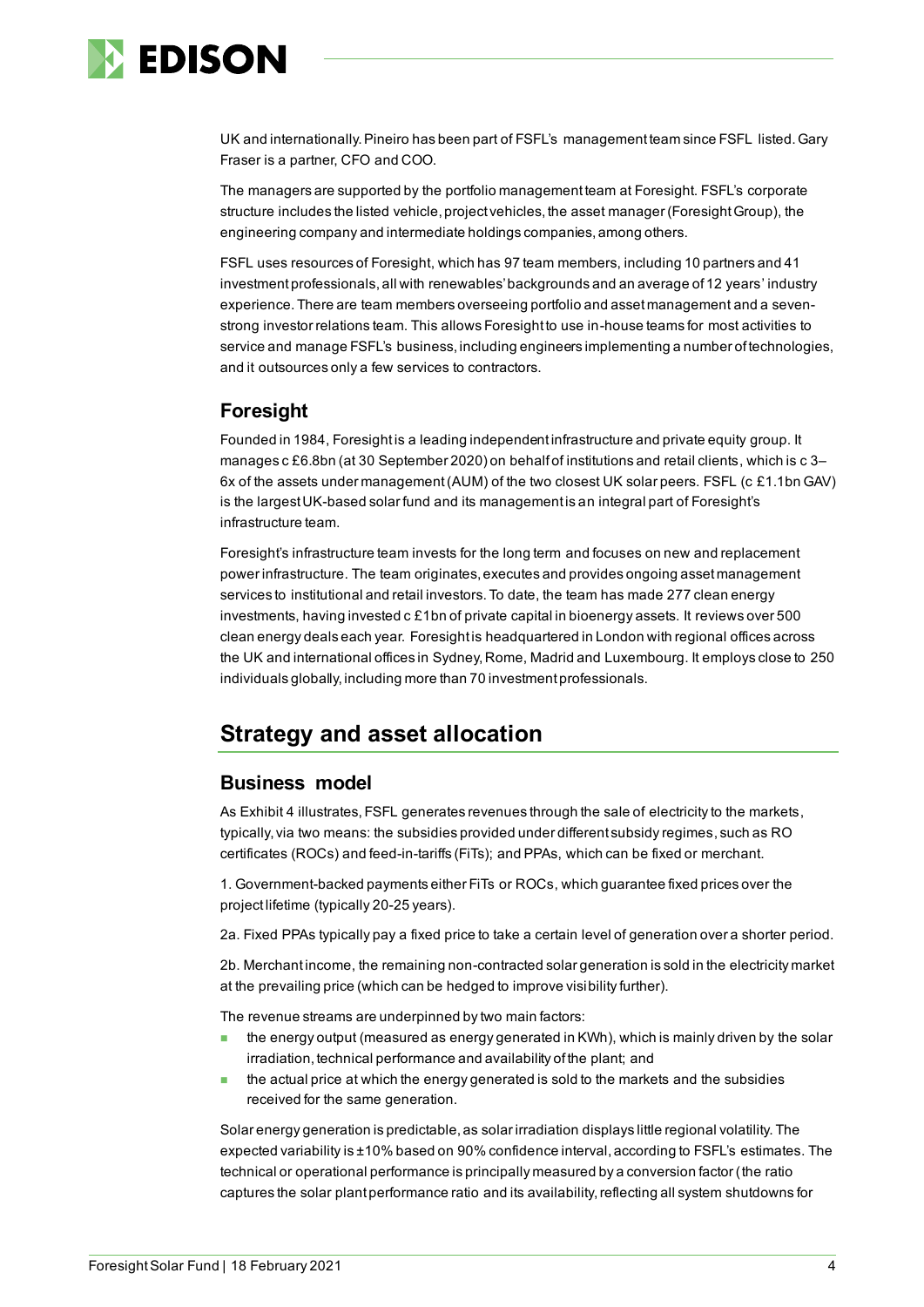

maintenance or one-off events such as outages), which is c 83% for solar plants, but can be improved using various efficiency measures.

The performance of a plant in terms of revenues is a product of the operational performance and the commercial terms of the subsidies and PPAs in place. Realised prices of subsidies differ for solar operators. The price of one ROC will be the same across all funds and technologies; however, the realised price will depend on portfolio-weighted ROC banding, allocated by the government to various renewable assets. Hence it is a function of technology, in this case, solar photovoltaic (PV), age and so on of the assets in the portfolio. FiTs also have their pricing rules, for example, they progressively depreciate as the energy output of an operator increases.

Before taking into account tax payments and financing considerations, the cash-flow generation of solar assets is influenced by operating expenses, which are usually governed by contracts of more than five years and characterised by low volatility over the long term.



#### **Exhibit 4: The solar revenue model**

Source: Edison Investment Research

### **Investment process**

FSFL's management team pursue active power price strategy management to ensure the targeted proportion of the next year's revenue (typically around 60%) comes at fixed prices from government subsidies.Most of the UK portfolio was acquired over 2015–18 and has 20 years of the contracted subsidised revenue from the time of commissioning. The acquired assets typically stay with FSFL until the end of their useful life, when they are dismantled (the expected costs are incorporated in the valuation models). The land where assets are based is leased by FSFL, typically over the corresponding term. The average remaining subsidy life for the UK portfolio is 15 years. These subsidies are 100% inflation linked.

Although it is some time until subsidies on its UK assets expire, the FSFL team uses the rolling approach to deliver in the future, implementing different strategies. FSFL books merchant revenue on a rolling basis. This approach allows the company to time and book contracts at higher prices, when energy prices rise.

FSFL implements other mechanisms or fixed-price agreements in all three current markets. It negotiates the balance of energy for sale on the market with various energy buyers. This PPA and/or merchant revenue also becomes 'fixed', typically when the contract is signed. For example, Iberian and Australian assets have longer-term PPA agreements.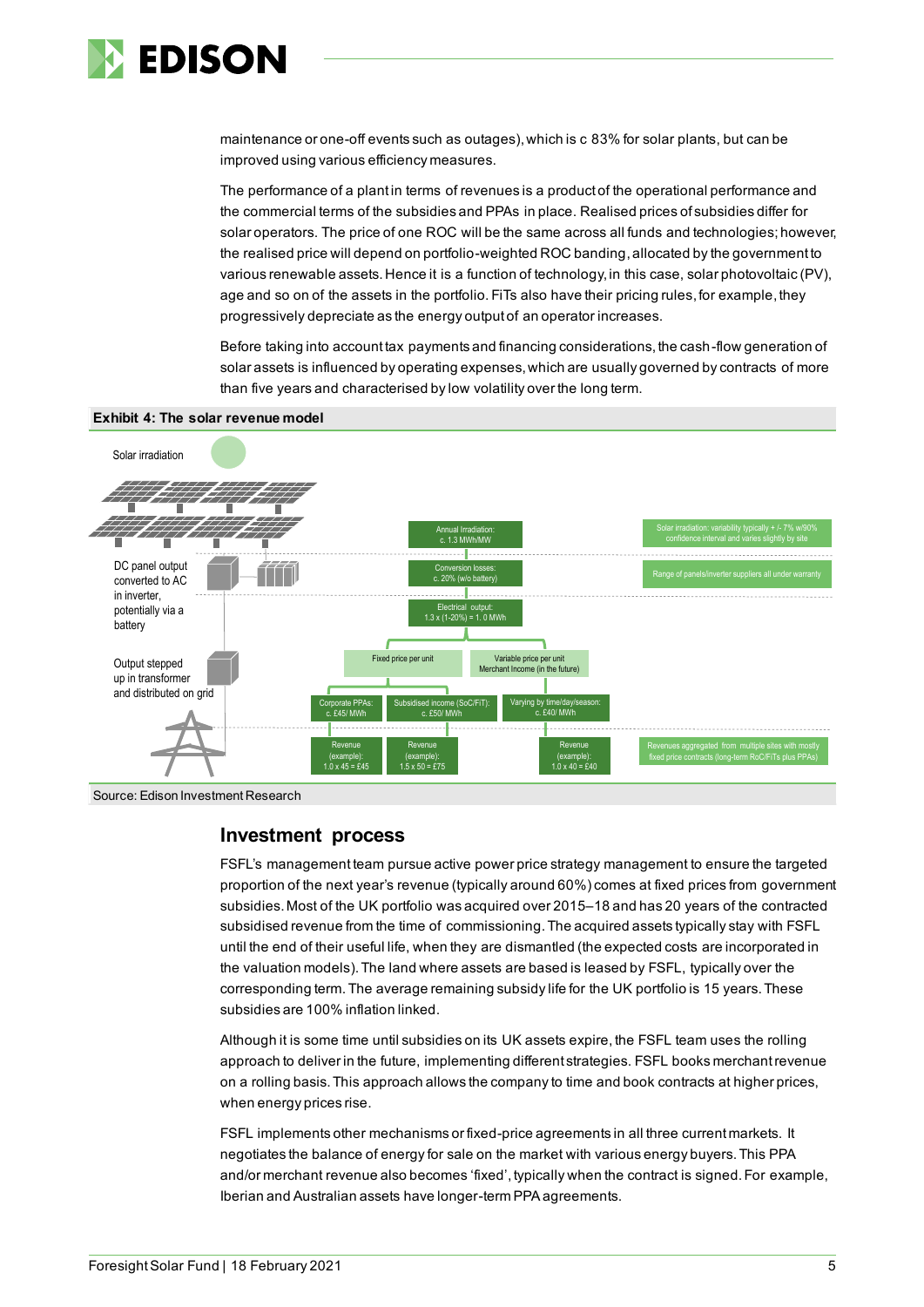

FSFL enters PPAs between each of the individual solar power plant special purpose vehicles (SPVs) in its portfolio and creditworthy off-takers in the UK. Under the PPAs, the SPVs will sell solar generated electricity and green benefits to the designated off-taker. The company may retain exposure to fluctuations in UK power prices through PPAs. Reducing the risk of such exposure, the team targets securing the bulk of its contracted future revenue via fixed-price mechanisms and long-term contracts.

The company seeks to diversify risk by ensuring a significant proportion of its expected income stream (c 60%) is derived from subsidies – government-sponsored green benefits, such as ROCs and FITs. A single asset is limited to 30% of the GAV post acquisition.

While PPAs are typically shorter-term contracts (one to four years) and provide less protection to falls in long-term power price assumptions, FSFL is also working to secure longer-term PPAs, particularly in its international assets. As the number of companies seeking to decarbonise their electricity demand rises, the market for PPA commitments is likely to grow.

FSFL diversifies exposure by having a portfolio diversified by assets and geographies. FSFL uses a number of different third-party providers such as developers, which reduces the business risk. When sourcing new deals, FSFL's team leverages the depth of expertise of the management team and local presence in relevant geographies.

ESG principles are embedded in FSFL's business and culture. The UK portfolio generated enough clean energy to power 173,000 homes for a year during the first half of 2020. As a signatory to the internationally recognised ESG standards Principles for Responsible Investment in its 2020 assessment, Foresight Group maintained its A+ rating for strategy and governance and improved its infrastructure score from A to A+, the highest grade, demonstrating the investment manager's ongoing commitment to sustainability.

Battery storage is the recent evolution of FSFL's strategy added to future solar projects. In February 2021, shareholders supported FSFL board's proposal to allow 10% of GAV to be invested into utility-scale battery storage system opportunities, principally located adjacent to FSFL's existing PV solar sites. For an incremental cost, battery storage can reduce some of the volatility of solar generation, enabling greater flexibility over when it is sold to the grid. In the context of income streams moving away from fixed-price subsidies towards more volatile merchant revenue, this could help maximise the value of the energy produced.

### **Valuation assumptions and sensitivities**

FSFL's management team values the company and its forecast cash flow revenue steams, building a discounted cash flow (DCF) model. NAV is derived from DCF and is based on a wide range of assumptions and current operational metrics.

The assumptions of FSFL's team are based on observable market and technical data. FSFL set out the inputs which it has ascertained would have a material effect on the NAV. All sensitivities are calculated independently of each other. FSFL publish these sensitivities in the company's regular reporting.

As Exhibit 5 presents, NAV is sensitive to five factors (most sensitive at the top):

- Energy yield: the proportion of operational time that an asset produces energy.
- Power prices: the blended average of forecasts provided by third-party consultants.
- Inflation rate: FSFL's long-term assumption is the 2.75% long term for the UK and 2% for both Australia and Spain.
- Discount rates: FSFL publishes its discount rates in its reporting, the latest being 6.75% at 30 June 2020 (reduced by 0.25% to 6.75% during the six months to end-June 2020). The discount rate used for UK asset cash flows which have received lease extensions beyond the initial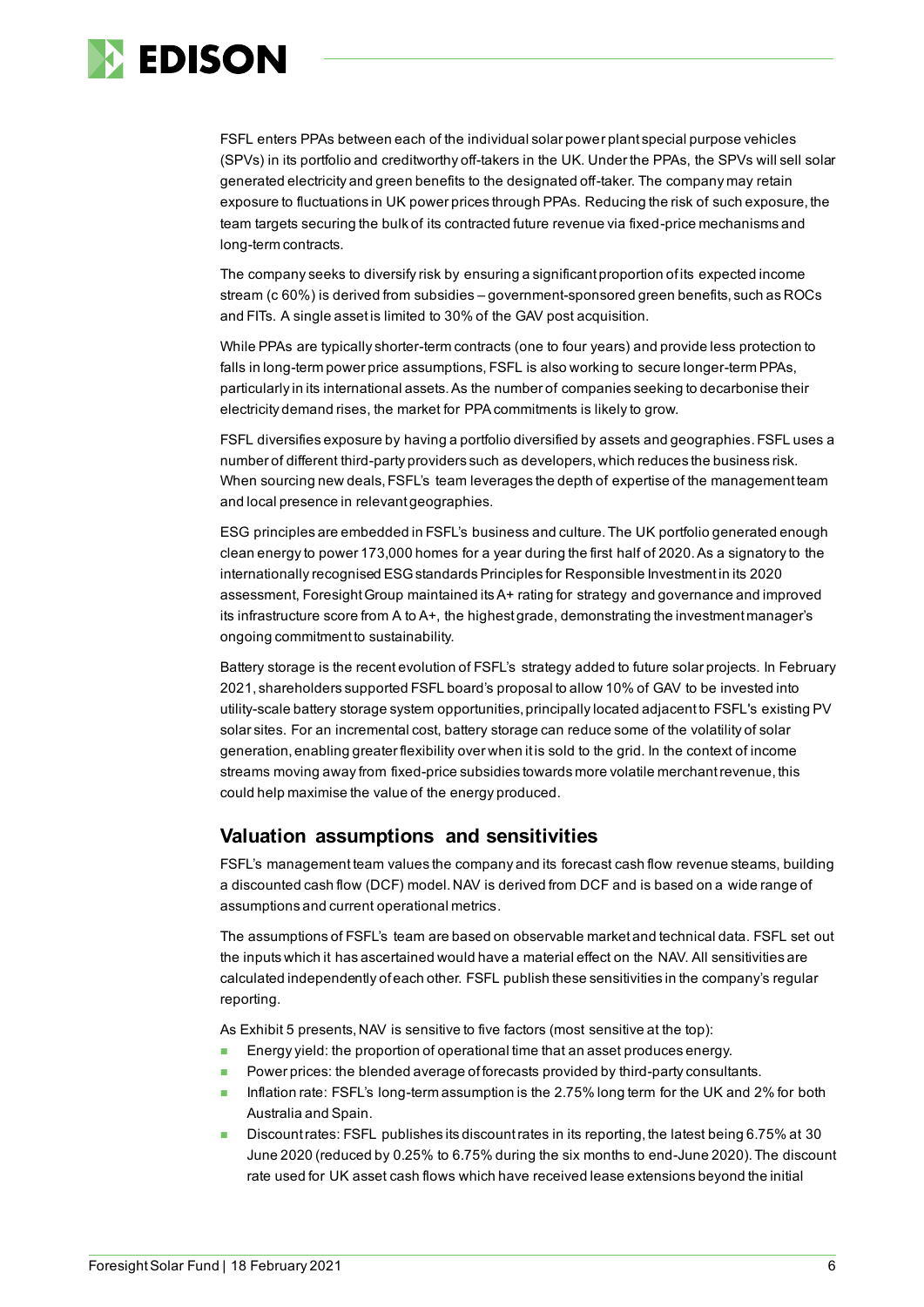

investment period of 25 years is 7.75% for subsequent years, reflecting the merchant risk of expected cash flows beyond the initial 25-year period.

Operating costs: the costs of running a solar park.



### **Exhibit 5: FSFL's valuation sensitivities\***

Source: FSFL, Edison Investment Research. Note: \*Based on the NAV of £582.1m at 30 June 2020.

The expected weighted average life of the UK portfolio at 30 June 2020 is 30.6 years from the date of commissioning. This represents a remaining useful economic life of the portfolio of 25.3 years when the historical operational periods are taken into consideration.

FSFL has modelled operating costs in its DCF and these are c 25–28% of revenues. All FSFL's UK assets are subsidised. The average remaining subsidy life for the UK portfolio is 15 years. Assets located in Australia currently assume a useful economic life of 25 years. Spanish assets currently assume a useful economic life of 35 years.

The company's assumptions are revised quarterly, based on a blended average of the forecasts provided by three third-party consultants (undisclosed) and updated on a quarterly basis for each market. Power price curves are published in FSFL's reports twice a year.

### **Market outlook: Power prices and UK solar industry**

### **Power price forecasts: The greatest risk**

We believe that in a 'subsidy-free world', as long as power prices remain above solar costs with a gradually widening margin over the long term, solar businesses could continue distributing growing income to investors, and be able to sustain cash covered by progressively growing dividends. Power price forecasts feed into the DCF assumptions for solar assets; lower forecasts reduce solar valuations. Over the last 18 months, all UK solar investors have seen impacts on the value of their assets as these forecasts have fallen. Nevertheless, power price forecasts (by three major industry consultants whose forecasts are used by UK solar businesses) for 2021 and beyond are set to increase. This has enabled solar companies to secure higher contract prices for 2021, compared to 2020.

Solar technology is expected to lead the transition to low-carbon energy. This is underpinned by cost declines in the solar industry, and the fact that in many markets solar is already the cheapest form of electricity. Over the course of the last decade, average power generation costs have fallen c 80% (17% per year, source: IRENA), largely driven by improvements in module efficiency and economies of scale. These factors, combined with the policy-driven imperative to decarbonise, mean deployment is likely to accelerate at an increasing scale, pushing costs down further.

The UK government's Department for Business, Energy & Industrial Strategy (BEIS) forecasts the levelized cost of energy (LCOE) of £44/MWh by 2025. This compares with the 2016 forecast, which placed solar at £68/MWh. The LCOE is the present value of the total cost of building and operating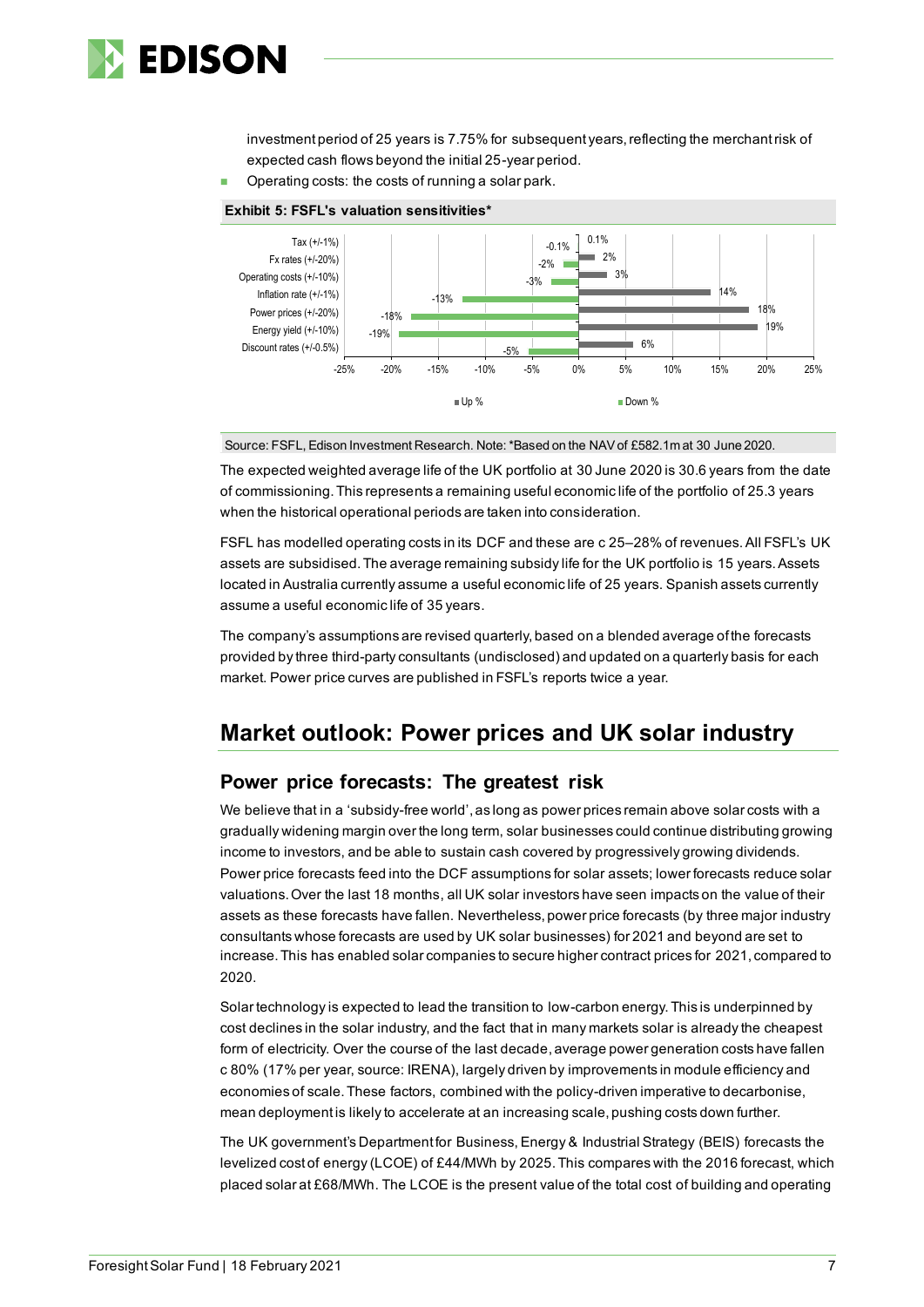

a power plant over an assumed lifetime. These cost reductions have resulted in the effective withdrawal of explicit policy support in the UK (subsidised prices) and are arguably also beginning to contribute to recent deflationary trends in power prices. The UK Power Price Spot Index is the APX Base Index (current price £54.7 MWh). Notably, the three major UK solar companies including FSFL only incur operating costs, which form part of LCOE, as they buy and operate built assets. Hence, their operating costs per MW are lower than the LCOE numbers.

Historically,power prices have been set by the marginal cost of natural gas, the form of generation typically used to plug the gap between demand and supply once renewable and nuclear supply is accounted for. Despite higher carbon prices, the price of gas (driven by oversupply of LNG in particular) has been under pressure for several years now. Moreover, increasingly cheap, intermittent renewables (wind is also an important factor, particularly in the UK) running at zero marginal cost, and the impact of COVID-19, have exacerbated the pressure on prices. As Exhibit 6 highlights, power price forecasts in the UK have fallen by c 30% over the last three years, but arguably, might have bottomed out. Economic recovery from the COVID-19 crisis would also underpin power prices.





Source: Various. Note: \*GCP Infrastructure fund presentation (May 2020).\*\*BEIS – Electricity Generation Costs 2020.\*\*\*OFGEM – Wholesale electricity costs charts and indicators

### **Portfolio**

### **Current portfolio positioning**

Exhibits 7 and 8 present FSFL's portfolio comprising 58 assets.



Source: Refinitiv, Edison Investment Research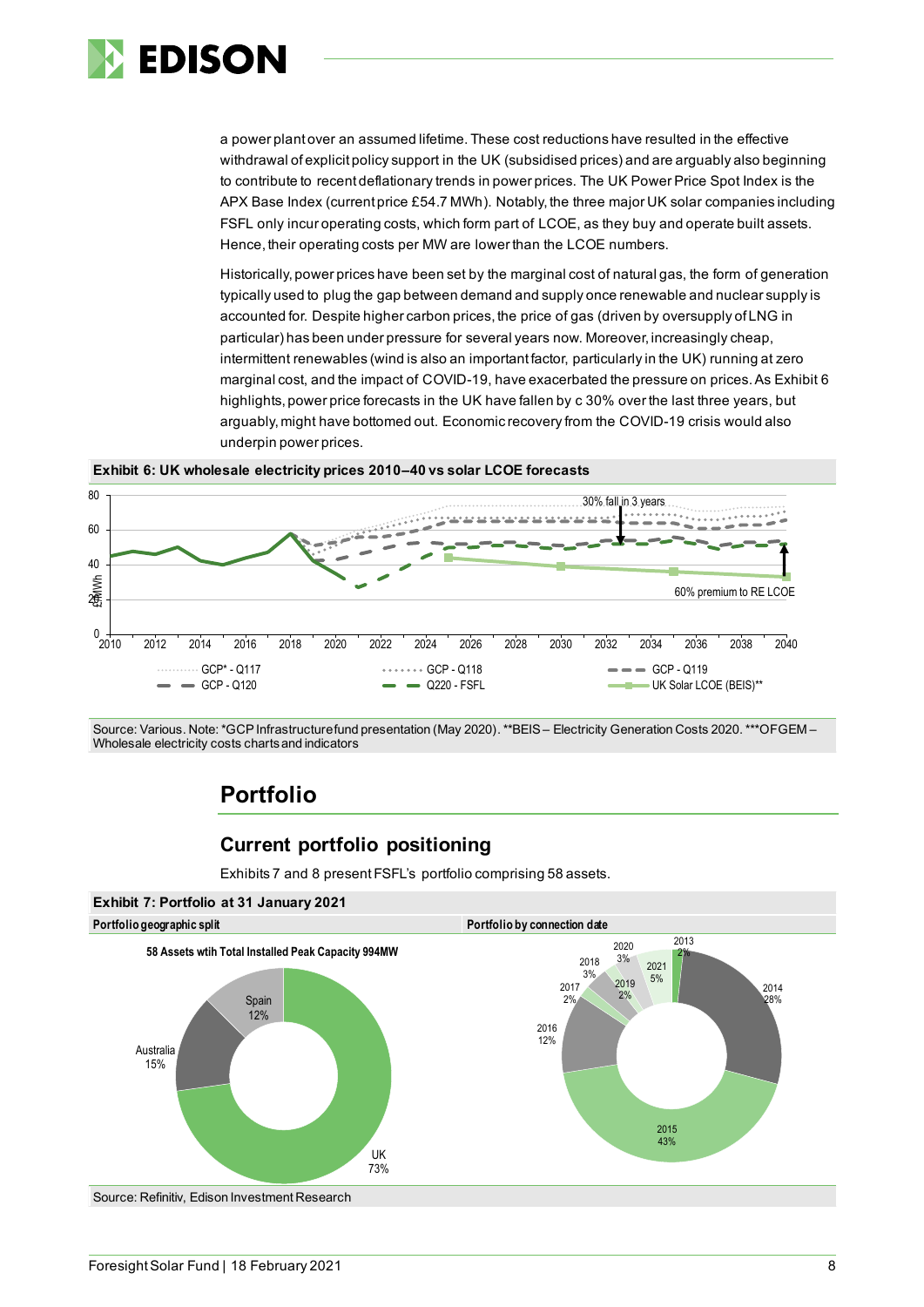

The portfolio assets are based in the UK, Australia and Spain, with an installed capacity of 994MW, once fully operational. The company's investments outside the UK represent c 17% of gross asset value (GAV).

Implementing the combination of subsidised revenues and rolling contract policy each financial year, FSFL's team has fixed 74% of the projected FY20 revenue and c 30% of FY21 revenue (at 30 June 2020, see Exhibit 8, LHS). As costs have fallen, the level of government-backed income for new solar assets has also fallen. As an early entrant to the market, FSFL has 57% of its revenue covered by subsidies (see Exhibit 8, RHS).



**Exhibit 8: Projected FY20 global portfolio revenue split**

In the UK, FSFL retains the option to fix the PPAs for its assets at any time. Three of the four assets in the Australian portfolio benefit from long-term PPAs (17 and 20 years) that offer protection against power price volatility for the next few years. The average power price achieved across the Australian portfolio during the period, including fixed price arrangements, was A\$56.11MWh at end - June 2020. The weighted average spot prices during H120 were A\$43.9/MWh and A\$59.7/MWh in Queensland and Victoria, respectively.

### **Mitigating power price volatility risks: Focus on quality and diversification**

The Spanish 2020–21 acquisitions represent FSFL's first investments in subsidy-free solar. Longterm investment projects requiring significant upfront investment that are not backed by subsidies are potentially more risky. Nevertheless, management believes the prospects for returns justify the additional risk in this case. FSFL targets higher long-term shareholder TR from the new assets outside the UK, compared to existing UK solar farms. With the cost of panels and inverters (a type of electrical converter), largely similar across different markets, Spain's higher irradiation levels should enable it to generate substantially higher output for each MW deployed. Management has mitigated some of the risk by securing a PPA with Shell Energy Europe until 2030.

### **Peer group comparison**

### **Business comparison**

Exhibit 9 below compares three major UK solar peers, their assumptions implemented in DCF models to arrive at a NAV and their key business characteristics.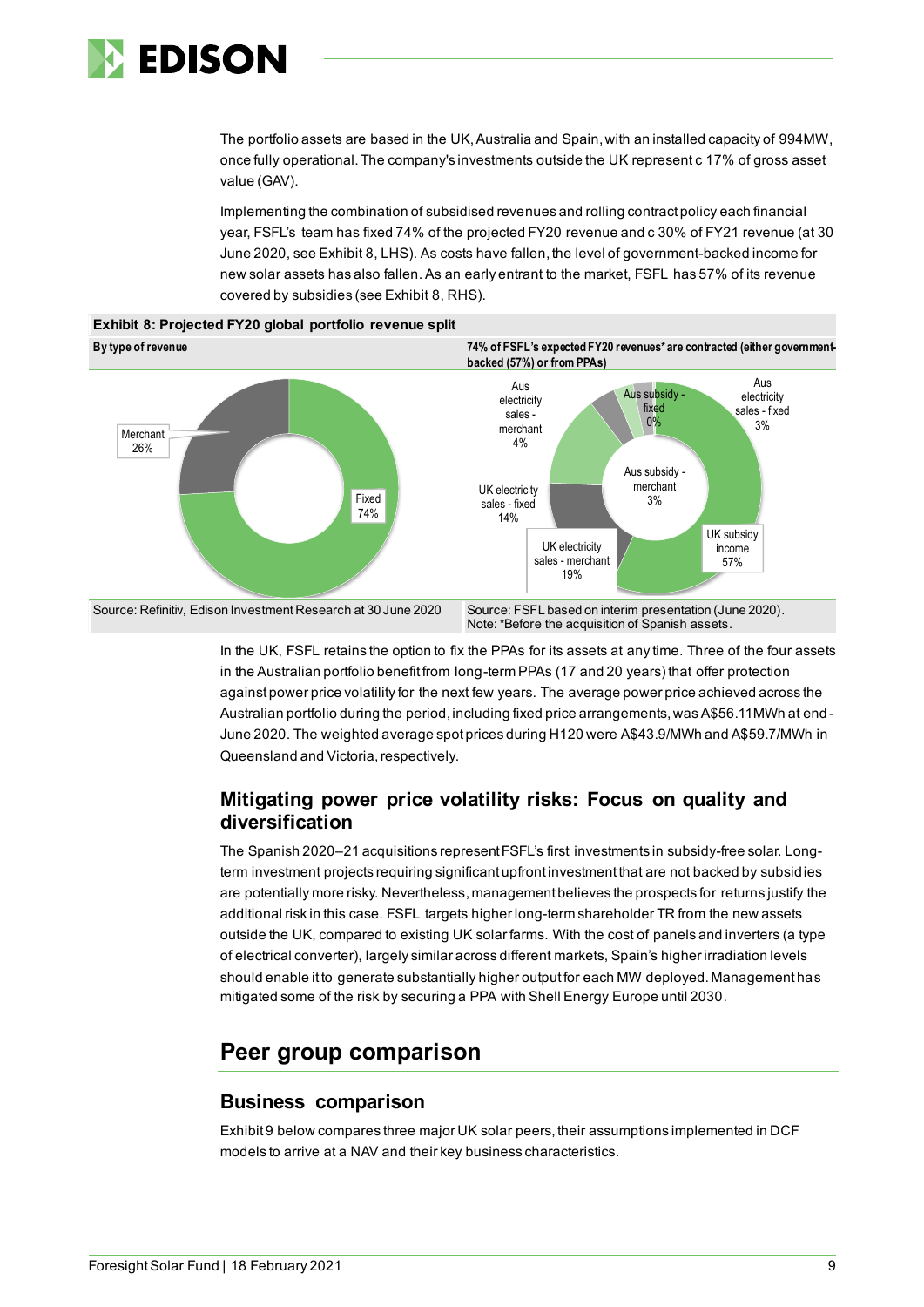

We note that while the inflation assumption and average length of portfolio assets is very similar, and the weighted average cost (WAC) of debt is comparable – across all three, the discount rate varies considerably. Both FSFL and NextEnergy Solar Fund (NESF) use the more conservative latest discount rate of 6.75% and 6.8%, respectively. The WACC is undisclosed by Bluefield Solar Income Fund (BSIF), and is fairly comparable for FSFL and NESF at 5.1% and 5.4%, respectively, with FSFL having a marginal advantage with a lower cost of capital.

|                                          | <b>Exhibit 9: UK solar peers' business characteristics and major DCF assumptions</b> |                                                                                                                                                                               |                                                                            |
|------------------------------------------|--------------------------------------------------------------------------------------|-------------------------------------------------------------------------------------------------------------------------------------------------------------------------------|----------------------------------------------------------------------------|
| Parameter                                | <b>FSFL</b>                                                                          | <b>BSIF</b>                                                                                                                                                                   | <b>NESF</b>                                                                |
|                                          | 30-Jun-20                                                                            | 30-Jun-20                                                                                                                                                                     | 30-Sep-20                                                                  |
|                                          | (H <sub>120</sub> )                                                                  | (FY20)                                                                                                                                                                        | (H121)                                                                     |
| Discount rate (latest)                   | UK: 6.75% (7.75% post 25 years);<br>Australia: 8%                                    | 6.00%                                                                                                                                                                         | 6.80%                                                                      |
| Inflation rate                           | 2.75% long term                                                                      | 2020-24 of 3.00% and from 2025 onwards 3% long-term, 1.1% short-term<br>of 2.75%                                                                                              |                                                                            |
| WAC of debt                              | 2.70%                                                                                | 2.60%                                                                                                                                                                         | 3.1% (excl. pref. shares); a pref. div.<br>of 4.75% p.a. until March 2036. |
| <b>WACC</b>                              | 5.10%                                                                                | Undisclosed                                                                                                                                                                   | 5.40%                                                                      |
| No portfolio assets                      | 58 (994MW)                                                                           | 90 (479MW)                                                                                                                                                                    | 91 (763MW)                                                                 |
| Revenue split: subsidies/PPA%            | 57/43                                                                                | 59/41                                                                                                                                                                         | 65/35                                                                      |
| UK % GAV                                 | 83%                                                                                  | 100%                                                                                                                                                                          | 88%                                                                        |
| Other % GAV                              | Australia (146MW); Spain (125MW)                                                     | N/A                                                                                                                                                                           | Italy 12%, £116m, 34.5MW                                                   |
| Investment policy                        | Up to 25% GAV outside the UK (since<br>launch)                                       | Up to 10% GAV outside the UK (from 6-<br>$Jul-20)$                                                                                                                            | Up to 30% GAV outside the UK (from<br>Sept-20)                             |
| Weighted average portfoliolife,<br>vears | 27.4                                                                                 | 27.4                                                                                                                                                                          | 27.1                                                                       |
| Average energy yield                     | 14% est. (12% for the UK portfolio)                                                  | 12% est. (not disclosed)                                                                                                                                                      | 12.5% est. (not disclosed)                                                 |
| OCR (% NAV)                              | 1.14%                                                                                | 1.10%                                                                                                                                                                         | 1.10%                                                                      |
| Team, no of people in the group          | 250                                                                                  | 50                                                                                                                                                                            | 190                                                                        |
| Group AUM                                | £6.8bn                                                                               | \$1bn                                                                                                                                                                         | £2.3bn                                                                     |
| Launch                                   | Oct-13                                                                               | $Jul-13$                                                                                                                                                                      | Apr-14                                                                     |
| GAV £m                                   | 1022.5                                                                               | 656.1                                                                                                                                                                         | 994                                                                        |
| Dividend policy                          | From FY20 progressive (changed from<br>linked to RPI sincelaunch)                    | From July 2020 progressive (changed<br>from linked to RPI since launch)                                                                                                       | From 1-Apr-21 progressive (changed<br>from linked to RPI since launch)     |
| Dividend policy - distribution           | < 100%                                                                               | 100%                                                                                                                                                                          | < 100%                                                                     |
| Scrip div, % take up                     | 7-8%                                                                                 | <b>No</b>                                                                                                                                                                     | 8.5% (£1.6m & £18.7m cashdiv)                                              |
| Leverage % of GAV                        | 39% (c 43% GAV including drawn down<br>part of RCF, 49% including RCF)               | 34% (44% GAV including drawn down<br>RCF post Aug 20 acquisition, 50% GAV<br>when also include £50m RCF (£44m<br>drawn), 52% when also incl. £11m project<br>level debt)      | 41% (LTD & pref. shares), 49% GAV<br>when incl. RCF)                       |
| Long-term debt £m                        | £400m, fully amortising                                                              | £222m, fully amortising                                                                                                                                                       | of £194m: fully amortising                                                 |
| <b>RCF</b>                               | £105m RCF, drawn £40m; maturity Mar<br>& Aug'22                                      | £110m RCF (three years), fully drawn post £90m (£70m & £20m, July and<br>August 2020 acg & £50m (£44m drawn).<br>maturity September 2021 with a one-year<br>extension option. | February 2022 maturity)                                                    |
| Leverage description                     | 40% GAV targeted by the board; LTD &<br>RCF (40-50% permitted)                       | 40-50% GAV targeted by the board; LTD &<br><b>RCF</b>                                                                                                                         | (21% LTD & 20% pref shares at 30<br>Sept'20); up to max 50% permitted      |
| Project level debt                       | No                                                                                   | £11m, fully amortising 2029                                                                                                                                                   | No (call the drawn portion of RCF a<br>'project level debt')               |

Source: Company reports

FSFL is the most diversified geographically, with 17% of GAV outside the UK, while NESF has 12%. BSIF has all its assets in the UK. While FSFL has had 25% outside the UK asset limit since launch, both its peers introduced this policy in 2020, with 10% and 30% for BSIF and NESF, respectively. The highest ex-UK share of assets gives FSFL an advantage over its peers. The warmer climates of Australia and Spain have higher irradiation levels, and allow FSFL to generate more energy in weighted terms across the portfolio, and enjoy a higher energy yield than its two peers currently have at c 14%, versus an estimated 12.5% and 12% for BSIF and NESF, respectively.

Foresight Group is the largest of the three renewable UK groups that have a large solar division, with 250 people and AUM of £6.8bn. FSFL is the largest solar entity of the three UK peers, with over £1bn GAV and energy generating capacity of 1.5–2x of its two peers. All three trusts were launched within 12 months during 2013–14.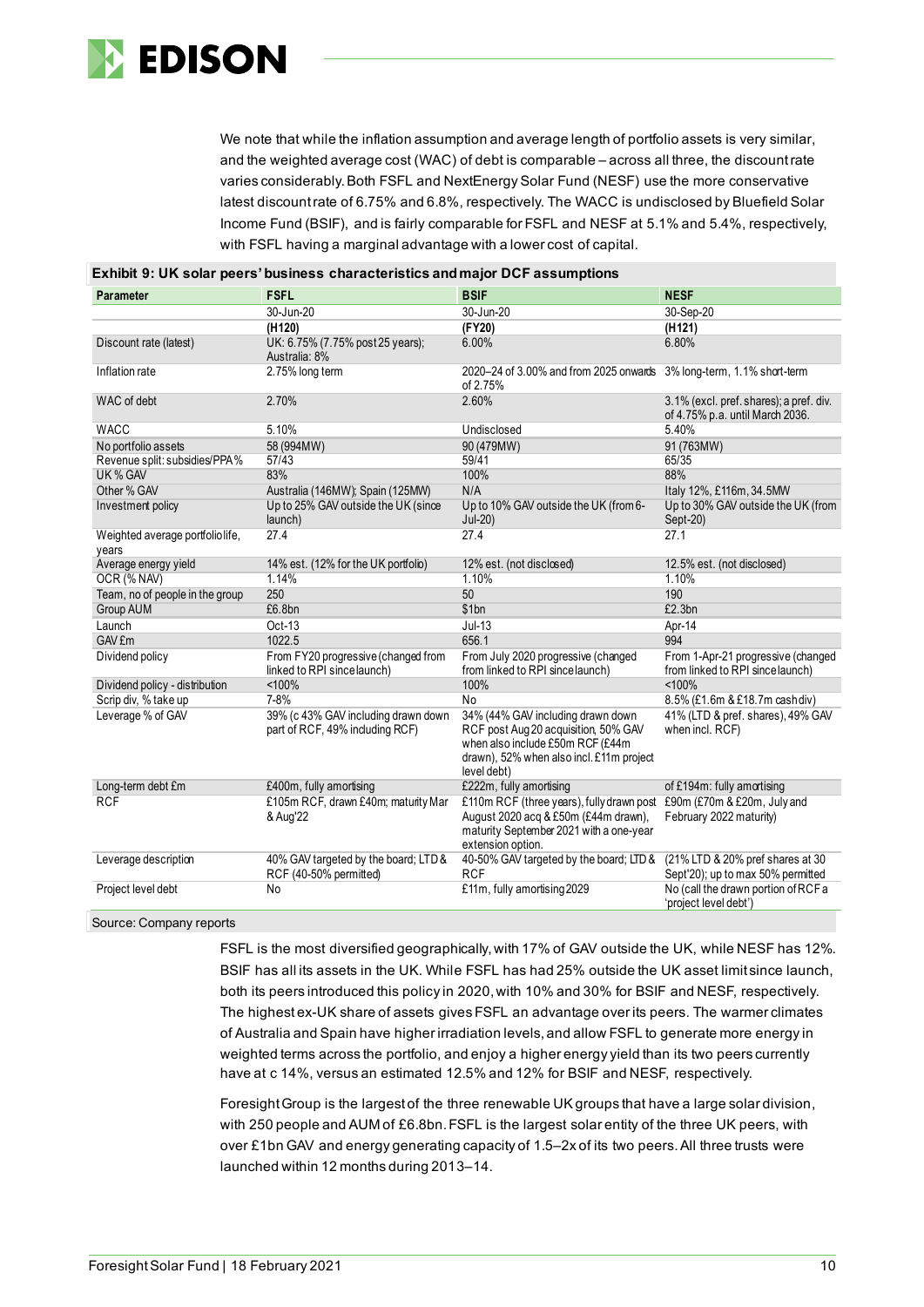

The proportion of subsidised and PPA revenues are fairly equal across all three at c 60%/40%, respectively. FSFL has the smallest number of assets (58), and they are almost twice the size of BSIF's and about 1.5x the size of NESF's (when comparing generation capacity in MW). FSFL has the largest energy generation capacity of 994MW, compared with 479MW for BSIF and 763MW for NESF.

The dividend policy was changed to progressive and de-linked from RPI during 2020 at all three companies. The dividend policies of FSFL and NESF are similar: they distribute the target dividend and reinvest the access cash flow into the business, while BSIF distributes 100%, at times putting aside reserves (for a dividend history comparison, see the Dividend cover section).We believe BSIF's 100% distribution policy has attracted investors, as they could see BSIF consistently exceeding its dividend targets, while FSFL's and NESF's reinvestments into the business were not obviously visible to investors.

Leverage comparison is less straightforward, as NESF has preference shares in its capital structure, accounting for about half of its leverage. FSFL is less leveraged on a look-through basis, when accounting for the revolving credit facility (RCF) and project debt: 49% versus 52% for BSIF. While leverage limits at 40–50% are comparable among the three trusts, FSFL has the most conservative target of 40% of GAV.

### **Portfolio**

FSFL has the largest portfolio of solar assets by capacity among the three peers, both in the UK and internationally (Exhibit 10). FSFL's 'higher quality' portfolio means it would likely see a lower impact on its valuation from a further cut to power price forecasts (see Exhibit 11).





**Exhibit 11: The impact of potential power price cuts on FSFL's PV is marginally less than its nearest peers**



Source: Company reports Source: Company reports, Edison Investment Research's calculation. Note: FSFL analysis is based on halving the impact of a 20% cut to prices (GAV).

### **Revenue and realised prices**

In short, the NAV of a solar investor and asset manager is most highly dependent on the outcome of the DCF and its assumptions, primarily the power price curve. As assumptions change, the NAV will change as well. Arguably, annual cash revenues, observed over a few years, give a fuller picture of the fundamental health of a solar asset manager. Yearly revenues fluctuate and are primarily derived from the realised power price mix (both fixed and merchant) during each reporting period. Hence an investor should look at the cash revenue history of each solar operator in conjunction with their reported NAVs.

Exhibit 12 shows the average secured contract prices for all three UK solar companies and their revenue mix for the last reporting period, as well as prices secured for the next period (2021).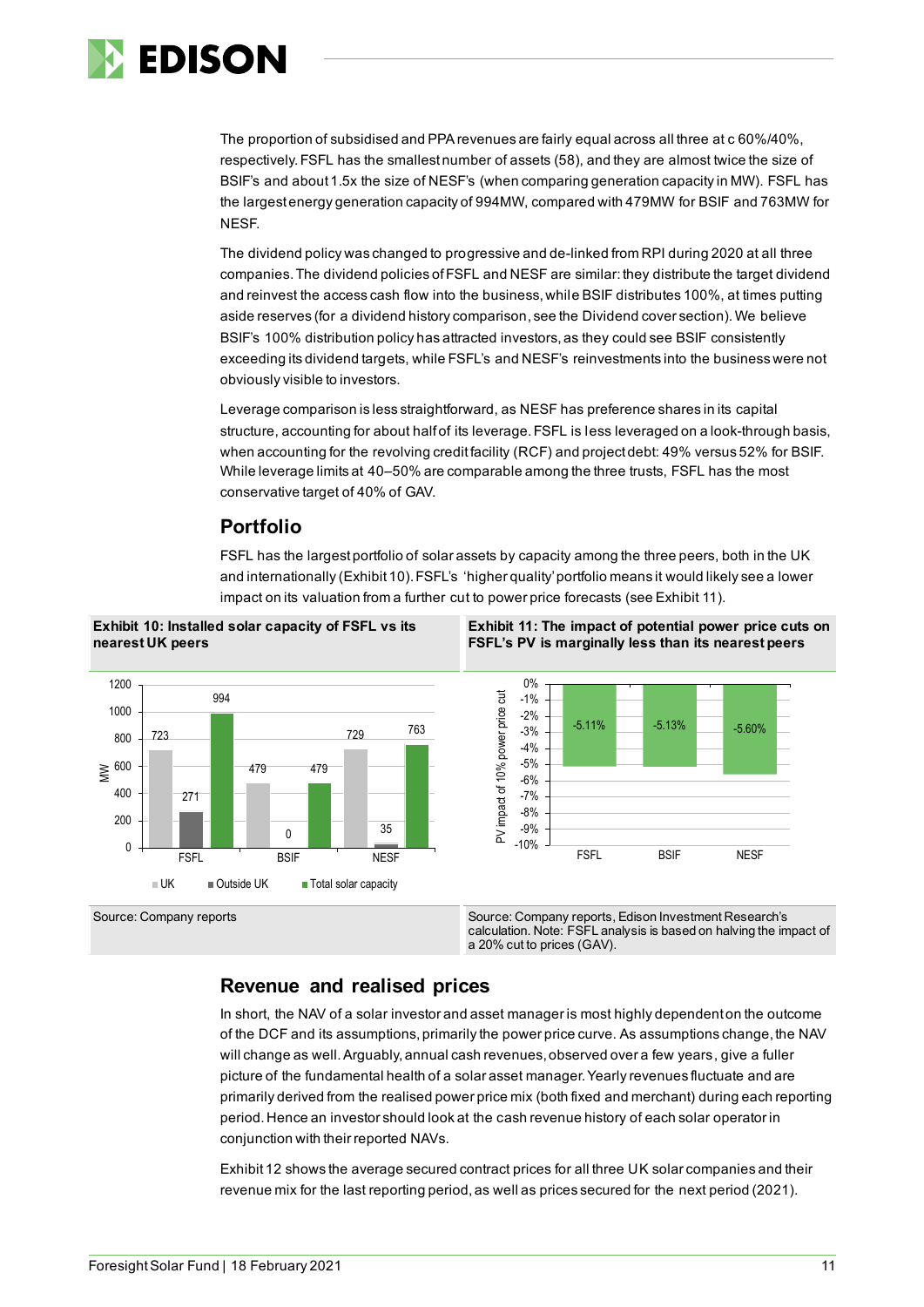

Making direct comparisons across three peers is difficult, as disclosure varies across the companies and not all information was publicly available. Although FSFL secured a £33.6MWh (PPA + merchant) weighted average price in H120, as power prices fell rapidly over six months due to the lockdowns triggered by COVID-19, its 2021 fixed price of 45.7MWh is competitive. The relatively high price secured by BSIF in 2020 is unlikely to be repeated in 2021, as BSIF benefited from fixing a large proportion of its prices in October 2018 (when prices were high) for 27 months. Negotiated PPAs and merchant prices, as well as subsidy levels are disclosed differently at all three portfolios. FSFL discloses the price per ROC, NESF – includes its indexed band's price, which comes after indexing at c 1.5x ROC's price). We also note the higher prices reported by NESF at March 2020 reporting period, before power prices plummeted during 2020, following the lockdown imposed in March across the UK, which impacted FSFL's June reporting.

| <b>Exhibit 12: Revenue and realised prices of FSFL and peers</b> |            |                                       |                |            |                      |                                    |                |  |  |  |  |
|------------------------------------------------------------------|------------|---------------------------------------|----------------|------------|----------------------|------------------------------------|----------------|--|--|--|--|
|                                                                  | <b>MWh</b> | $\frac{0}{0}$<br>Realised price $(E)$ |                |            | Realised price $(E)$ | % revenues                         |                |  |  |  |  |
|                                                                  |            | PPA + Merchant                        | <b>Subs</b>    | <b>PPA</b> | <b>Subs</b>          | 2021 PPA weighted<br>average price | Fixed for 2021 |  |  |  |  |
| <b>FSFL</b>                                                      |            |                                       |                |            |                      |                                    |                |  |  |  |  |
| 6m revenues (£m)                                                 |            | 6m to 30-Jun-20                       |                |            |                      |                                    |                |  |  |  |  |
| 68.9                                                             | 503        | 33.6                                  | 50.1 (per ROC) | 43%        | 57%                  | 45.7                               | 30%            |  |  |  |  |
| <b>BSIF</b>                                                      |            |                                       |                |            |                      |                                    |                |  |  |  |  |
| 12m revenues (£m)                                                |            | 12m to 30-Jun-20                      |                |            |                      |                                    |                |  |  |  |  |
| 69.7                                                             | 495        | 47.8                                  | Not disclosed  | 41%        | 59%                  | N/A                                | N/A            |  |  |  |  |
| <b>NESF</b>                                                      |            |                                       |                |            |                      |                                    |                |  |  |  |  |
| 12m revenues (£m)                                                |            | 12m to 31-Mar-20                      |                |            |                      |                                    |                |  |  |  |  |
| 132                                                              | 1073       | 48.6                                  | 74.4 (indexed) | 35%        | 65%                  | 46.8                               | 50%            |  |  |  |  |
|                                                                  |            |                                       |                |            |                      |                                    |                |  |  |  |  |

Source: Company reports

### **Cash flow dividend cover**

**Exhibit 13: Cash dividend cover**

Exhibit 13 illustrates that all three companies covered their dividend over the last reporting period.

|                                    | 12m           | 12m         | 12 <sub>m</sub> | 6m            |
|------------------------------------|---------------|-------------|-----------------|---------------|
| Period end, £m                     | 30-Jun-20     | 30-Jun-20   | 31-Mar-20       | 30-Sep-20     |
|                                    | <b>FSFL</b>   | <b>BSIF</b> | <b>NESF</b>     | <b>NESF</b>   |
| Cash revenues                      | 68.9          | 65.9        | 61.2            | 32.5          |
| Operating expenses (cash reported) | $-13.4$       | $-21.3$     | $-15.1$         | $-3.3$        |
| Debt repayment                     | $-14.6$       | $-9.2$      |                 |               |
| Pref shares div                    | N/A           | N/A         | $-7.8$          | $-4.8$        |
| Brought forward revenue reserves   | Not disclosed | 2.3         | Not disclosed   | Not disclosed |
| <b>CFO</b>                         | 40.9          | 37.7        | 38.3            | 24.5          |
| Cash div                           | 37.1          | 29.3        | 39.7            | 20.3          |
| Cash div cover, x                  | 1.1           | 1.3         | 1.0             | 1.2           |
| CFO - as reported                  | N/A           | N/A         | 46.1            | N/A           |
| Cash div - as reported             | N/A           | N/A         | 39.7            | N/A           |
| Cash div cover - as reported       | N/A           | N/A         | 1.2             | N/A           |
| Source: Company reports            |               |             |                 |               |

Despite the headroom for cash dividend cover having shrunk from 30–40% at launch to c 10% (for FSFL) due to the power price decline, we estimate that all three companies have extra cash after paying their dividends (Exhibit 14). The current upward trend of power prices and operating efficiency measures provide support for the progressive covered dividend, going forward.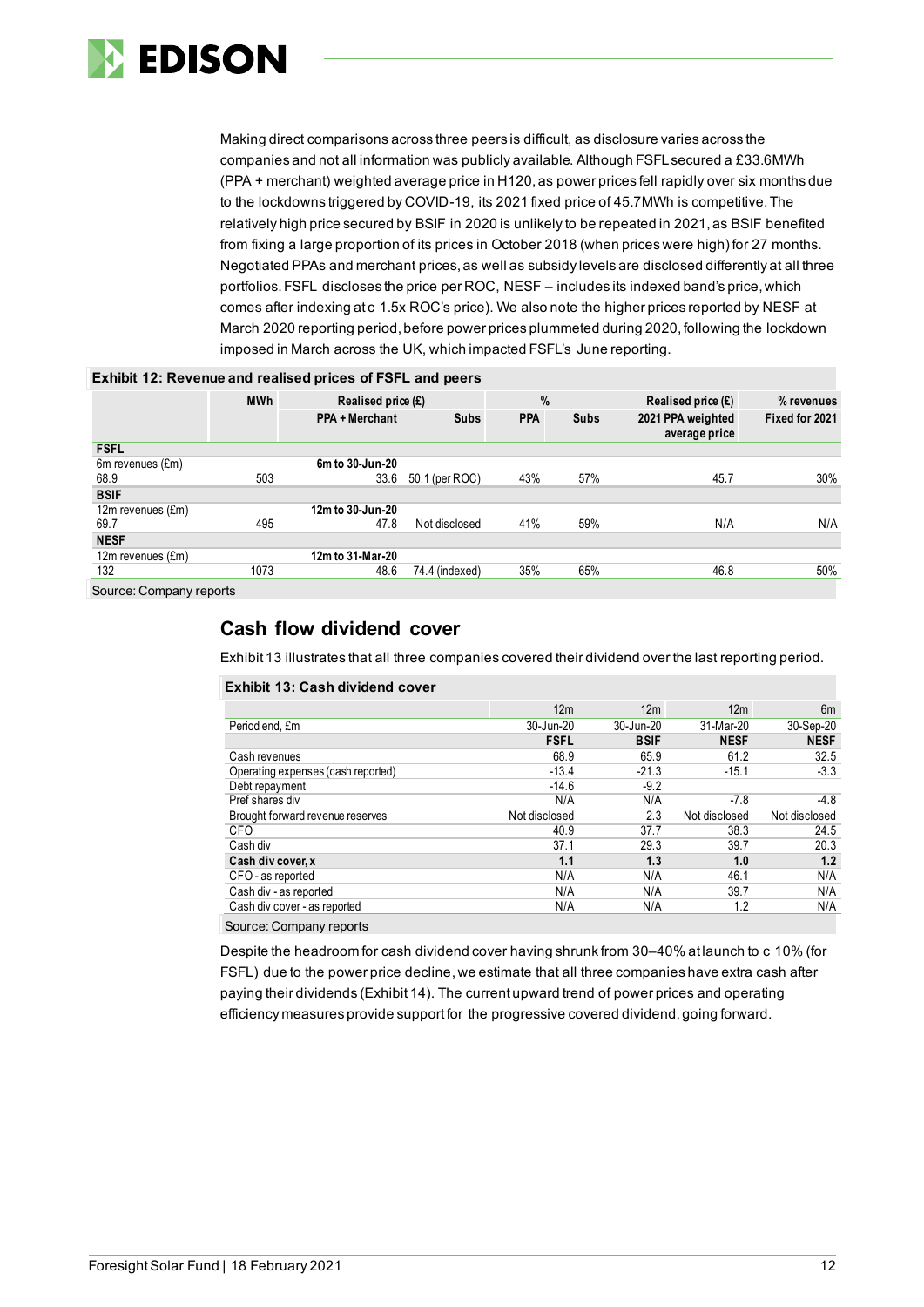

|                    | Foresight Solar (FSFL) |                           |                 |                                                                                                                   |                       |          | Bluefield Solar (BSIF) |             |                                                  |      | <b>NextEnergy Solar (NESF)</b> |                          |                                     |
|--------------------|------------------------|---------------------------|-----------------|-------------------------------------------------------------------------------------------------------------------|-----------------------|----------|------------------------|-------------|--------------------------------------------------|------|--------------------------------|--------------------------|-------------------------------------|
|                    | Div,<br>pps***         | <b>Div</b><br>growth<br>% | div<br>cover, x | Cash Div reserves<br>(est. as EPS<br>- DPS), pps                                                                  | Div<br>target.<br>pps | Div, pps | Div<br>growth          | Cash<br>div | Div<br>reserves<br>% cover, x (reported),<br>pps | Div, | pps*** growth %                | Div Cash div<br>cover, x | Div<br>reserves<br>(est. as<br>EPS- |
|                    |                        |                           |                 |                                                                                                                   |                       |          |                        |             |                                                  |      |                                |                          | DPS), pps                           |
| <b>FY14</b>        | 6.00                   | N/A                       |                 | $-0.10$                                                                                                           | 4.00                  | 4.00     | N/A                    | 1.75        | N/A                                              |      |                                |                          |                                     |
| <b>FY15</b>        | 6.10                   | $2\%$                     | 1.22            | $-0.19$                                                                                                           | 7.00                  | 7.25     | 81%                    | 1.06        | 0.41                                             | 5.25 | N/A                            | N/A                      | 3.88                                |
| <b>FY16</b>        | 6.17                   | 1%                        | 1.10            | 4.21                                                                                                              | 7.07                  | 7.25     | 0%                     | 1.04        | 0.26                                             | 6.25 | 19%                            | 1.2                      | $-5.47$                             |
| <b>FY17</b>        | 6.32                   | 2%                        | 1.10            | 2.48                                                                                                              | 7.18                  | 7.25     | 0%                     | 1.04        | 0.30                                             | 6.31 | $1\%$                          | 1.1                      | 7.50                                |
| <b>FY18</b>        | 6.58                   | 4%                        | 1.20            | 5.02                                                                                                              | 7.43                  | 7.43     | 2%                     | 1.04        | 0.30                                             | 6.42 | 2%                             | 1.1                      | $-0.54$                             |
| <b>FY19</b>        | 6.76                   | 3%                        | 1.12            | $-8.65$                                                                                                           | 7.63                  | 8.31     | 12%                    | 1.07        | 0.60                                             | 6.65 | 4%                             | 1.3                      | 5.28                                |
| H <sub>120</sub> * | 6.91                   | $2\%$                     | 1.10            |                                                                                                                   | 7.90                  | 7.90     | -5%                    | 1.28        | 2.23                                             | 6.87 | 3%                             | 1.2                      | $-9.86$                             |
| FY21**             |                        |                           |                 |                                                                                                                   | 8.00                  |          |                        |             |                                                  | 7.05 | 3%                             | 1.2                      |                                     |
| <b>Cumulative:</b> |                        |                           |                 | 2.77                                                                                                              |                       |          |                        |             | 2.23                                             |      |                                |                          | 0.79                                |
|                    |                        |                           |                 | Courage Company assemble Edison Investment Dessarrh Nataunne = nepes par share *UV = bolf vear U420 used for ECEL |                       |          |                        |             |                                                  |      |                                |                          |                                     |

#### **Exhibit 14: Dividends, dividend growth, cash cover and cash reserves after paying dividends**

Source: Company accounts, Edison Investment Research. Note: pps = pence per share, \*HY = half year, H120 us for NESF are targets/expectations;\*\*\*Dividend paid equals the dividend target for FSFL and NESF.

### **Relative performance and fund characteristics**

The peer ranking table in Exhibit 15 illustrate the high and growing income strategy of FSFL relative to the two UK peers and one US solar peer listed on the LSE.

Within its solar peers FSFL retains the highest yield, and trades at a slightly higher premium than NESF, but on lower than BSIF. Its one-year NAV TR of -3.0% is almost in line with NESF, but lags BSIF (1.4% TR). FSFL lags its peers over three and five years, and also lags BSIF since FSFL's launch, on an NAV TR basis.

We believe that a few factors have contributed to FSFL's underperformance to peers. Firstly, the 100% dividend distribution policy by BSIF might have attracted more investors since launch, relative to FSFL and NESF. This policy has resulted in BSIF typically exceeding its dividend targets, and the market has rewarded it.

Secondly, FSFL's disclosure in the reports, accounts and investor presentations was poorer than that of peers, but this has now been addressed. Investor understanding of solar businesses and relevant investment funds is relatively inadequate and, all else being equal, those companies that present information in a more digestible way would have advantage. We believe that FSFL's H120 interim report disclosure is more transparent, relative to the previous periods since launch and in parts is now better than that of peers. We welcome such a development from FSFL, which stated that it will keep disclosure in its H120 format.

| % unless stated             | <b>Market</b> | <b>NAV TR</b> | <b>NAV TR</b> | <b>NAV TR</b> | <b>NAV TR</b>    | <b>Discount</b> | Onaoina | Perf. | <b>Net</b> | <b>Dividend</b> |
|-----------------------------|---------------|---------------|---------------|---------------|------------------|-----------------|---------|-------|------------|-----------------|
|                             | cap £m        | l vear        | 3 year        |               | 5 year si FSFL** | (cum-fair)      | charge  | fee   | gearing    | vield           |
| <b>Foresight Solar</b>      | 616.8         | (3.0)         | 7.9           | 30.0          | 43.7             | 10.2            | 1.1     | No    | 175        | 6.74            |
| Bluefield Solar Income Fund | 545.4         | 1.4           | 23.0          | 51.3          | 81.5             | 21.3            |         | No    | 151        | 5.90            |
| NextEnergy Solar            | 609.1         | (2.8)         | 13.3          | 35.7          |                  | 6.1             | 1.2     | No    | 168        | 6.71            |
| US Solar Fund               | 194.7         | (3.1)         |               |               |                  | 12.5            | 0.9     | No    | 253        | 2.10            |
| Simple average              | 491.5         | (1.9)         | 14.8          | 39.0          | 62.6             | 12.5            | 1.1     |       | 91         | 5.3             |
| FSFL rank in peer group     |               |               |               |               |                  |                 |         |       |            |                 |

#### **Exhibit 15: Solar funds peer group at 31 January 2021\***

Source: Morningstar, Edison Investment Research. Note: \*Performance at 31 January 2021 based on ex-par NAV. TR = total return. Net gearing is total assets less cash and equivalents as a percentage of net assets. \*\*si= since inception 29 October 2013.

> Lastly, BSIF signed a large PPA contract agreement to fix its contract prices for 27 months in October 2018, when the prices were high, and this, boosting its cash dividend reserves, most likely, attracted investors to the fund from its peers, and was positively reflected in BSIF's higher premium.

> FSFL with 175% gearing is higher geared than BSIF (151%) and NESF (168%), but this is within a reasonable margin: gearing will fluctuate between reporting periods, as companies use their RCFs.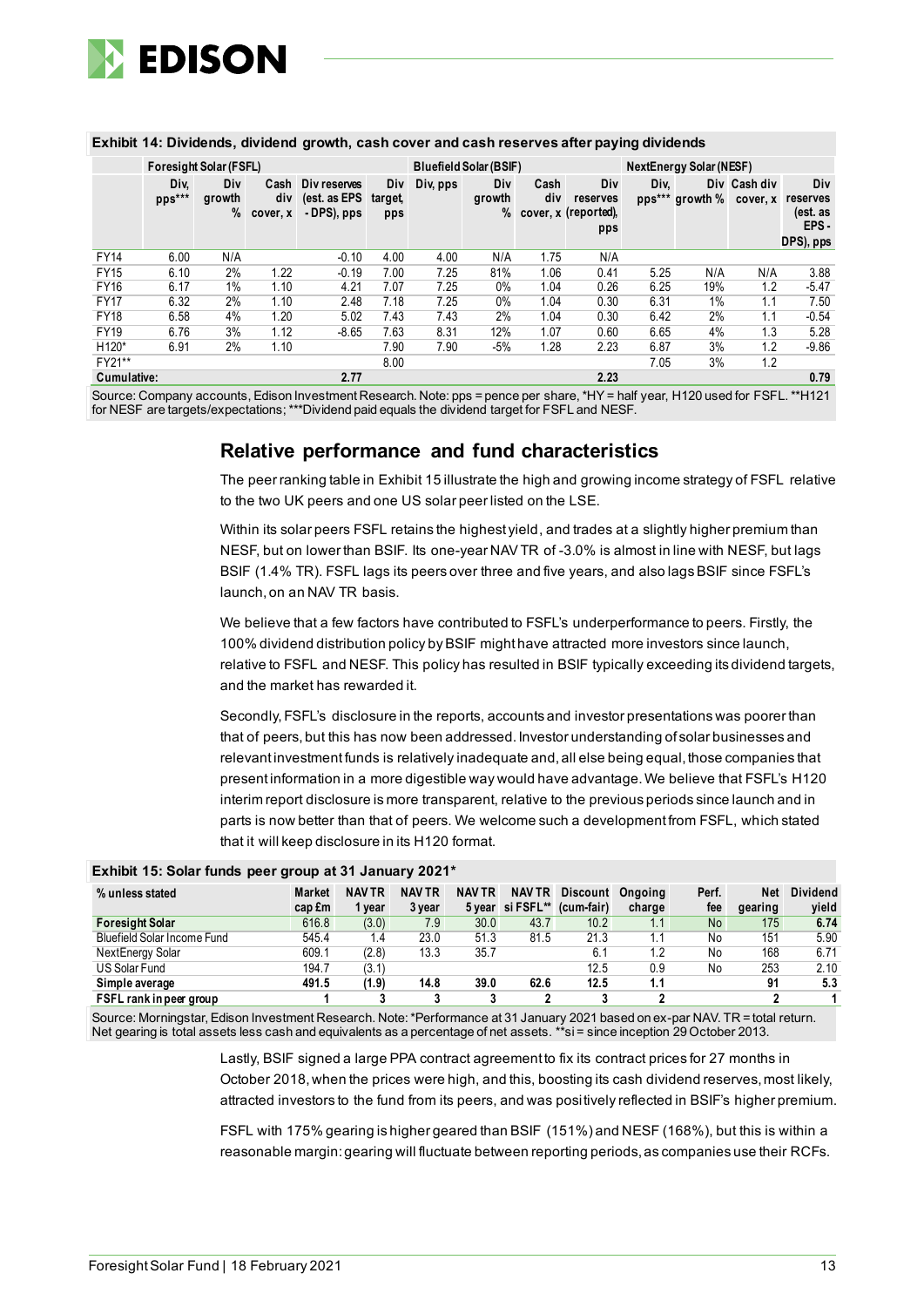

### **Performance: Steady long-term TR**

As Exhibits 16 and 17 illustrate, FSFL has performed very competitively with the MSCI World High Div Yield Index. Its NAV has outperformed the index over one, three years and since launch by 3.0%, 5.6% and 5.9%, respectively (to end-January 2021), and as the chart on the front page illustrates, has generated a higher yield.

#### **Exhibit 16: Five-year discrete performance data**

| 12 months ending | Share price<br>(%) | <b>NAV</b><br>(%) |       | Benchmark*(%) MSCI AC World (%) | <b>CBOE UK AIL</b><br>Companies (%) |
|------------------|--------------------|-------------------|-------|---------------------------------|-------------------------------------|
| 31/01/17         | 19.8               | 10.5              | 25.5  | 33.7                            | 20.9                                |
| 31/01/18         | 2.8                | 8.8               | 4.0   | 13.4                            | 10.8                                |
| 31/01/19         | 13.0               | 10.3              | (1.3) | 0.6                             | (2.8)                               |
| 31/01/20         | 9.7                | 0.6               | 9.6   | 16.4                            | 10.4                                |
| 31/01/21         | (8.2)              | (2.7)             | (5.5) | 12.9                            | (8.3)                               |

Source: Refinitiv. Note: All % on a TR basis in pounds sterling. \*Benchmark is a MSCI World High Dividend Yield Index.

#### **Exhibit 17: Share price and NAV TR performance, relative to indices (%)**

|                                                   |     | One month Three months | Six months | One year | Three years |        | Five years Since launch |
|---------------------------------------------------|-----|------------------------|------------|----------|-------------|--------|-------------------------|
| Price relative to MSCI World High Div Yield Index |     | (5.7                   | (7.8)      | (2.8)    | 11.4        | 5.1    | 10.1                    |
| NAV relative to MSCI World High Div Yield Index   | 2.0 | (6.2)                  | (3.1)      | 3.0      | 5.6         | (2.6)  | 5.9                     |
| Price relative to MSCI AC World                   | 0.6 | (13.7)                 | (13.6)     | 0.5      | 17.4        | 7.4    | 17.7                    |
| NAV relative to MSCIAC World                      |     | (14.2)                 | (9.3)      | 6.4      | 11.2        | (0.5)  | 13.2                    |
| Price relative to Global Core Infra Index         |     |                        | (4.5)      | 0.7      | (10.7)      | (16.7) | (20.6)                  |
| NAV relative to Global Core Infra Index           | .9  | (0.4)                  | 0.3        | 6.6      | (15.3)      | (22.8) | (23.6)                  |

Source: Refinitiv, Edison Investment Research. Note: Data to end-January 2021. Geometric calculation.

### **Dividends**

FSFL follows a progressive dividend policy aiming to grow its dividend over time. The company has met all target dividends since IPO. From FY14 to FY19 the compound annual growth rate (CAGR) of the dividend payments was 2.4%.

In FY20 the company moved from an inflation-linked annual dividend growth target (effective from launch on 29 October 2013) to a progressive dividend policy, reflecting the divergence of power prices and inflation since the company's inception.

Total dividends of 3.45p per share (comprising the two interim dividends of 1.72p and 1.73p per share) were paid during the period for FY20 to 31 December 2020 (6.76p per share in FY19). The company is targeting a full year dividend for the year ending 31 December 2020 of 6.91p per share, representing a 2.20% increase against the dividend declared for FY19.

FSFL also offers a scrip dividend alternative, effective for three years from 25 June 2019, when the resolution granting authority for the board to offer a scrip dividend alternative was approved. The scrip share price is calculated using the average of the middle market ordinary share quotations for the five dealing days from and including the ex-dividend date of the relevant dividend.

### **Dividend cover**

As reported by FSFL, the two interim dividends' cash flow cover for FY20 was 1.10 times (30 June 2019: 1.12 times). This coverage ratio is compared with the relevant net cash flows from operations of FSFL and underlying investments of £40.9m.

Based on the most recent power price forecasts from consultants, the managers believe they have c 10% dividend cover headroom over the next few years. This is expected to increase up to c 15% for the rest of the ROC period as power prices are forecast to grow in real terms.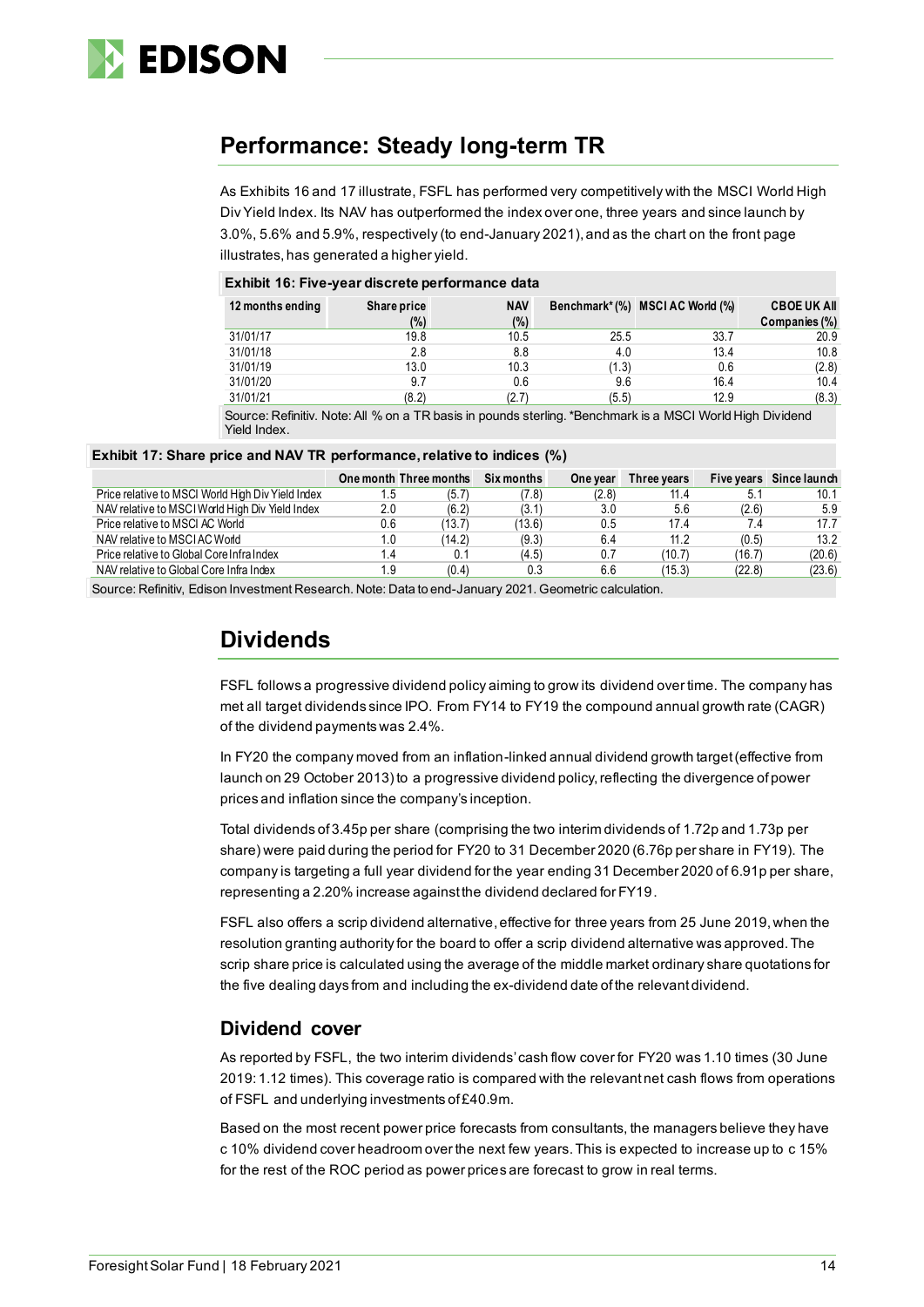

In Exhibit 18, we present the dividend cover based on reported net income. In its H120 report, FSFL began to disclose the relevant net cash flows from operations (OCF) of £40.9m and the underlying OCF dividend cover of 1.1x. Since launch,FSFL has covered its dividend (based on the interest income and FSFL's quoted relevant net OCF dividend cover measures).

| Exhibit 18: FSFL's dividend cover (£m) |             |             |             |             |             |             |             |  |  |
|----------------------------------------|-------------|-------------|-------------|-------------|-------------|-------------|-------------|--|--|
| Measure                                | <b>FY14</b> | <b>FY15</b> | <b>FY16</b> | <b>FY17</b> | <b>FY18</b> | <b>FY19</b> | <b>HY20</b> |  |  |
| Interest income                        | 7.2         | 25.1        | 29.5        | 35.4        | 36.8        | 39.2        | 19.7        |  |  |
| Gross dividends - common stock         | 0.0         | 19.1        | 18.7        | 27.2        | 31.3        | 36.0        | 19.2        |  |  |
| Div cover $(x)$                        | N/A         | 1.3         | 1.6         | 1.3         | 1.2         | 1.1         | 1.0         |  |  |
| CF div cover quoted by FSFL*           | N/A         | 1.2         | 1.1         | 1.1         | 1.2         | 1.1         | 1.1         |  |  |

Source: Company reports, Edison Investment Research. Note:\*As reported in the investment managers report in company's reports, adjusted by FSFL and excluding dividends paid to recently issued equity.

FSFL's reported dividend cover remained above 1.0x even as power prices dived to a multi-year low in 2020. Prices began recovering and the team expects dividend cover to increase from here over time. Australian cash flows should start to improve and contribute to the increase in dividend cover.

### **Capital structure and discount**

FSFL has an annually renewed resolution to buy back, in the market, up to 14.99% per year of its ordinary shares in issue.At 31 December 2020 the company had 607.7m ordinary shares in issue. During FY20 FSFL issued 2.5m shares for a total consideration of £2.6m (FY19 56.3m for £66.9m). No shares were bought back in FY20.

The trust currently trades at a 6.7% premium to cum-income NAV, almost in line with its three-year average of 7.0%. During FY20 the trust traded primarily at a premium, with the exception of a deep dive in March when the market and all closed-ended funds sharply corrected in response to the storm of negative news about the COVID-19 pandemic and consecutive lockdown measures. The fund recovered back to a premium within a few weeks.



Source: Refinitiv, Edison Investment Research Source: Morningstar, Edison Investment Research

There is no continuation vote. There is a discount control mechanism, when a shareholders' vote is triggered if the average discount to the NAV (published by the company) is wider than 10% during any financial year. If this is the case, the board will propose a special resolution at the company's next annual general meeting that the company ceases to continue in its present form. If such a special resolution is passed (requiring the approval of at least 75% of the votes cast in respect of it), the board will be required to put forward proposals to shareholders at a general meeting of the company, to be held within four months of the resolution being passed, to wind up or otherwise reconstruct the company, bearing in mind the illiquid nature of the company's underlying assets.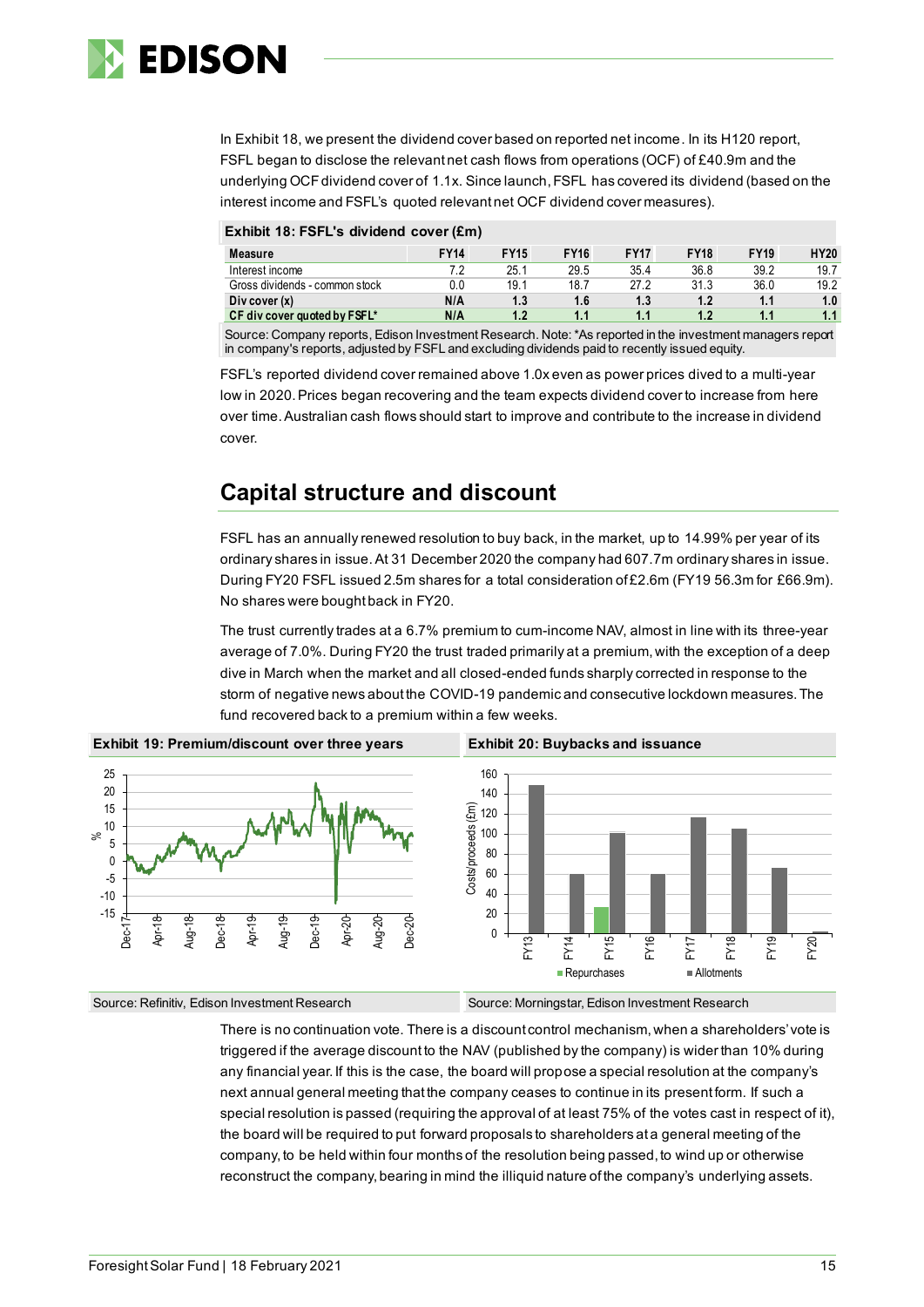

There is no difference between the weighted average ordinary or diluted number of shares.

#### **Exhibit 21: Major shareholders Exhibit 22: Average daily volume 12m 31 January 2021** BlackRock (16.0%) 7000 Bank of New York Mellon (10.2%) 6000 Schroders (8.4%) 5000 /olume ('000s) Volume ('000s)Baillie Gifford (7.5%) 4000 Legal & General Group (5.3%) 3000 Kingdom of Sweden (5.0%) Third Swedish National Pension (5.0%) 2000 Valu-Trac Investment Mgt (4.7%) 1000 Fundrock Partners (4.6%) 0 CCLA Investment Management (4.5%) Aug-20 Sep-20 Oct-20 Feb-20 Feb-20 Mar-20 Apr-20 Apr-20 May-20 Jun-20 Jun-20 Jul-20 Aug-20 Nov-20 Dec-20  $Jan-2$ <sup>-</sup>  $Jan-2$ Nov-2 Rathbone Brothers (4.3%) Source: Bloomberg, at end-December 2020.

### **Leverage**

At 30 June 2020, the total outstanding debt of the company and its subsidiaries, including RCFs, amounted to £440.4m (31 December 2019: £443.5m), with long-term debt representing £400.4m (December 2019: £403.5m). Total debt represented 43.1% of GAV (December 2019: 41%). Longterm structural debt represented 39.2% of GAV (December 2019: 38%), within the 40% of GAV long-term debt target set by the board (40–50% permitted).All long-term debt is secured by solar assets and has agreed to covenants as to its operation and financial position.

## **Fees and charges**

The investment manager receives an annual fee of 1% of the NAV of the company up to £500m and NAV in excess to this is charged at 0.9% per annum. This is payable quarterly in arrears and is calculated based on the published quarterly NAV. The ongoing charges ratio (OCR) for FY19 was 1.14%.

## **The board**

| <b>Exhibit 23: FSFL's board of directors</b> |                     |                             |                           |  |  |  |  |  |  |  |
|----------------------------------------------|---------------------|-----------------------------|---------------------------|--|--|--|--|--|--|--|
| <b>Board member</b>                          | Date of appointment | <b>Remuneration in FY19</b> | Shareholdings at end-FY19 |  |  |  |  |  |  |  |
| Alex Ohlsson (chairman)                      | 16 August 2013      | £70.000                     | 25,000                    |  |  |  |  |  |  |  |
| Chris Ambler                                 | 16 August 2013      | £55,000                     | 26.524                    |  |  |  |  |  |  |  |
| Peter Dicks                                  | 16 August 2013      | £45,000                     | 65.034                    |  |  |  |  |  |  |  |
| Monique O'Keefe                              | 1 June 2019         | £45.000*                    | N/A                       |  |  |  |  |  |  |  |
| Ann Markey                                   | 4 September 2020    | N/A                         | N/A                       |  |  |  |  |  |  |  |
|                                              |                     |                             |                           |  |  |  |  |  |  |  |

Source: Company reports. Note: \*Anticipated fees for FY20.

During 2020,Ann Markey was appointed to join the board as a fifth non-executive director, with her appointment effective from 4 September 2020.